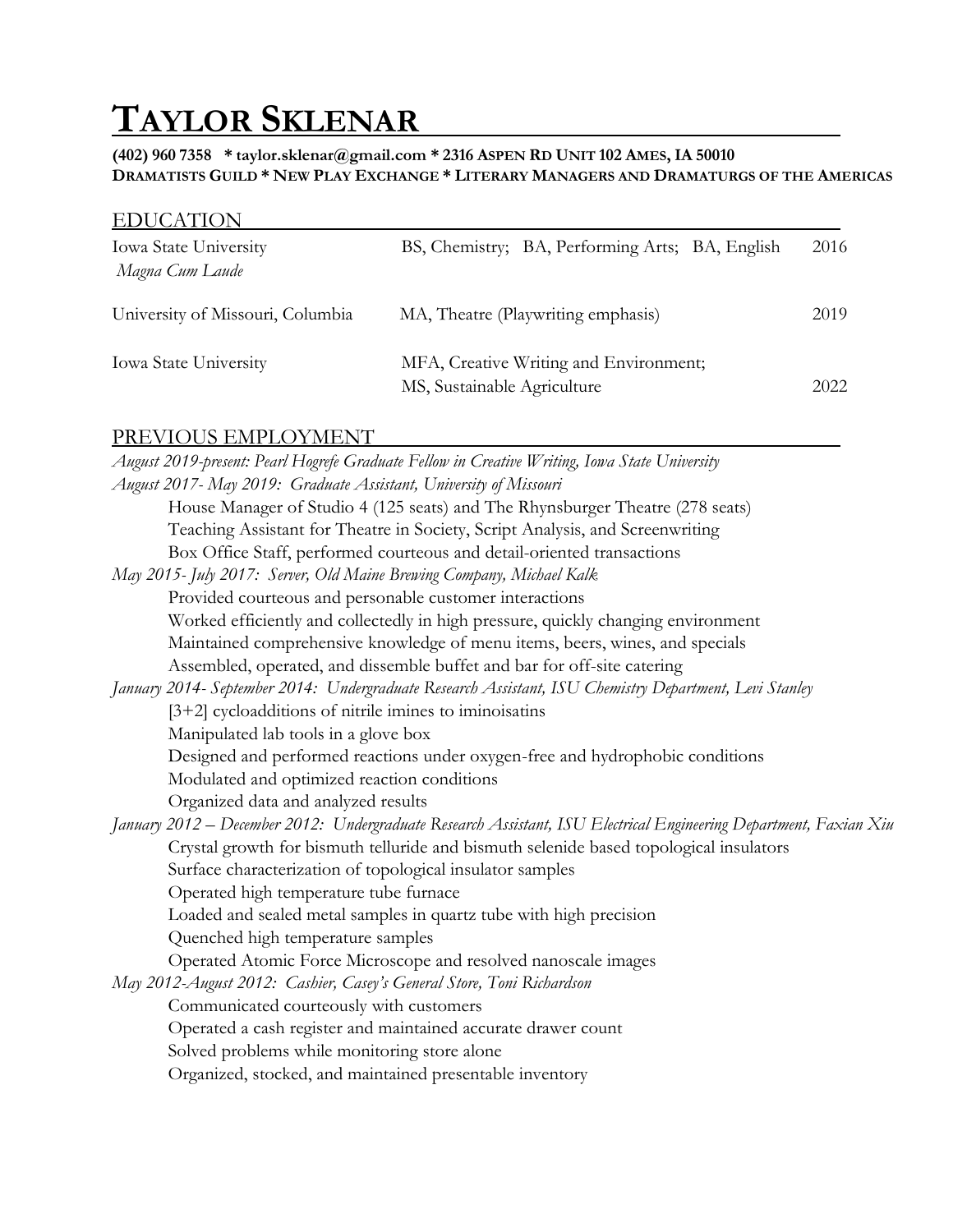#### WRITING

| <b>Full Length Plays</b>                |                                                 |              |
|-----------------------------------------|-------------------------------------------------|--------------|
| Enamored of an Ass                      | Merit Award – KCACTF Region V                   | 2019         |
| The OMNILVX Method                      | Merit Award - KCACTF Region V                   | 2019         |
|                                         | Reading - Mizzou New Play Series                | 2019         |
| Baby I'll Turn the Sky<br>Green for You | Reading - Missouri Playwrights Workshop         | 2018         |
| ${AV:VR:RL}$                            | Merit Award - KCACTF Region V                   | 2018         |
|                                         | Workshop - Tallgrass Theatre Company            | 2017         |
|                                         | Reading - Missouri Playwrights Workshop         | 2017         |
| Of Madness and the                      | Second Rounder - Austin Film Festival           | 2018         |
| Electric Dream                          | Reading - Mizzou New Play Series                | 2018         |
|                                         | Session – Plays in Progress / MATC              | 2018         |
|                                         | Workshop - Kennedy Center Undergrad Wkshp       | 2017         |
|                                         | Finalist - Wichita State U National Competition | 2017<br>2016 |
|                                         | Workshop - Focal Theatre Lab                    |              |
| Stay the Night                          | Production - Focal Theatre Lab                  | 2016         |
|                                         | Workshop - Focal Theatre Lab                    | 2016         |
| <b>One Act Plays</b>                    |                                                 |              |
| 500/501                                 | Reading - William Inge Theatre Festival         | 2020         |
|                                         | National Semi-Finalist - KACTF Cauble Award     | 2019         |
|                                         | Reading - KCACTF Reg V/John Cauble              | 2020         |
|                                         | Reading - Focal Theatre Lab                     | 2019         |
| Fission                                 | Production - Directing Showcase/Sarah Lawrence  | 2019         |
|                                         | Reading - William Inge Theatre Festival         | 2019         |
|                                         | Reading - Mizzou New Play Series                | 2019         |
|                                         | National Semi-Finalist - KACTF Cauble Award     | 2019         |
|                                         | Reading - KCACTF Reg V/John Cauble              | 2019         |
|                                         | Reading - Focal Theatre Lab                     | 2018         |
| Waiting                                 | Reading - Missouri Playwrights Workshop         | 2018         |
| Gasp.                                   | Reading - Missouri Playwrights Workshop         | 2018         |
|                                         | Reading - St. Louis Writers Group               | 2018         |
| Dead Silence                            | Production - Minnesota Fringe Festival          | 2017         |
|                                         | Workshop - 2140 Productions                     | 2017         |
|                                         | Reading - Focal Theatre Lab                     | 2017         |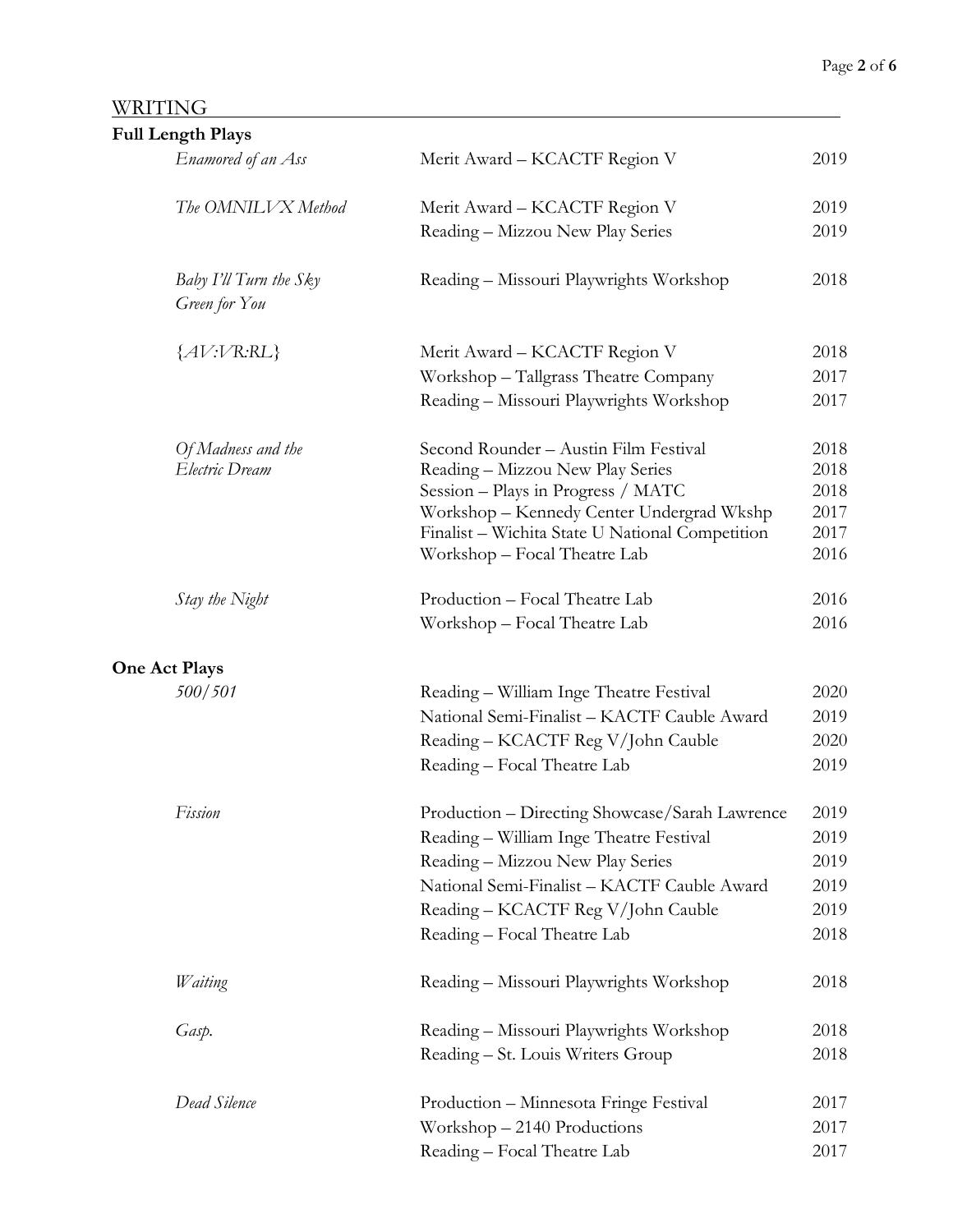| Heat Rising                    | Reading – Mizzou New Play Series                                                              | 2018         |
|--------------------------------|-----------------------------------------------------------------------------------------------|--------------|
|                                | Reading - Focal Theatre Lab                                                                   | 2017         |
| The Tragical History of        | Production - Theatre Cedar Rapids                                                             | 2017         |
| <b>One Christopher Marlowe</b> | Reading - Theatre Cedar Rapids                                                                | 2016         |
| Inheritance                    | Production - Theatre Cedar Rapids                                                             | 2017         |
|                                | Reading - Theatre Cedar Rapids<br>Reading - StageWest Script Tease2015                        | 2016         |
|                                | National Semi-Finalist - KCACTF Cauble Award<br>Reading - Guthrie Theatre, McGuire Proscenium | 2015<br>2015 |
| 10-Minute Plays                |                                                                                               |              |
| The Wanderer                   | Production – North Hennepin 10-Minute Fest.                                                   | 2020         |
|                                | Planet Earth Award - KCACTF Reg V                                                             | 2020         |
|                                | Reading - KCACTF Reg V/Gary Garrison                                                          | 2020         |
| <b>UBER</b>                    | National Semi-finalist - KCACTF Garrison Award                                                | 2019         |
|                                | Reading - Mizzou New Play Series                                                              | 2019         |
|                                | Reading - KCACTF Reg V/Gary Garrison                                                          | 2019         |
| Missing Parts                  | Reading – Mizzou New Play Series                                                              | 2019         |
|                                | Reading - KCACTF Reg V/Protest Play                                                           | 2019         |
| Redemption                     | Reading – Mizzou New Play Series                                                              | 2019         |
|                                | Reading - KCACTF Reg V/Protest Play                                                           | 2019         |
|                                | Reading - Focal Theatre Lab                                                                   | 2017         |
|                                | Workshop - Kennedy Center PW Intensive                                                        | 2017         |
| Stubborn Bolts                 | Production - Scene One Theatre                                                                | 2018         |
|                                | Reading - Missouri Playwrights Workshop                                                       | 2017         |
| White Ash                      | Production - Mizzou 24 Hour Play Festival                                                     | 2018         |
| Two Lost Souls                 | Production - ISU 10-Minute Festival                                                           | 2017         |
|                                | Reading - Focal Theatre Lab                                                                   | 2017         |
| Habit Rabbit                   | Production - Mizzou 24 Hour Play Festival                                                     | 2017         |
| Mouse Tale                     | Production - Life and Lit Series/U. of Missouri                                               | 2017         |
|                                | Reading - Focal Theatre Lab                                                                   | 2017         |
|                                | Workshop - Kennedy Center Intensive                                                           | 2017         |
| Rat Trap                       | Production - ISU One Day Play Festival                                                        | 2016         |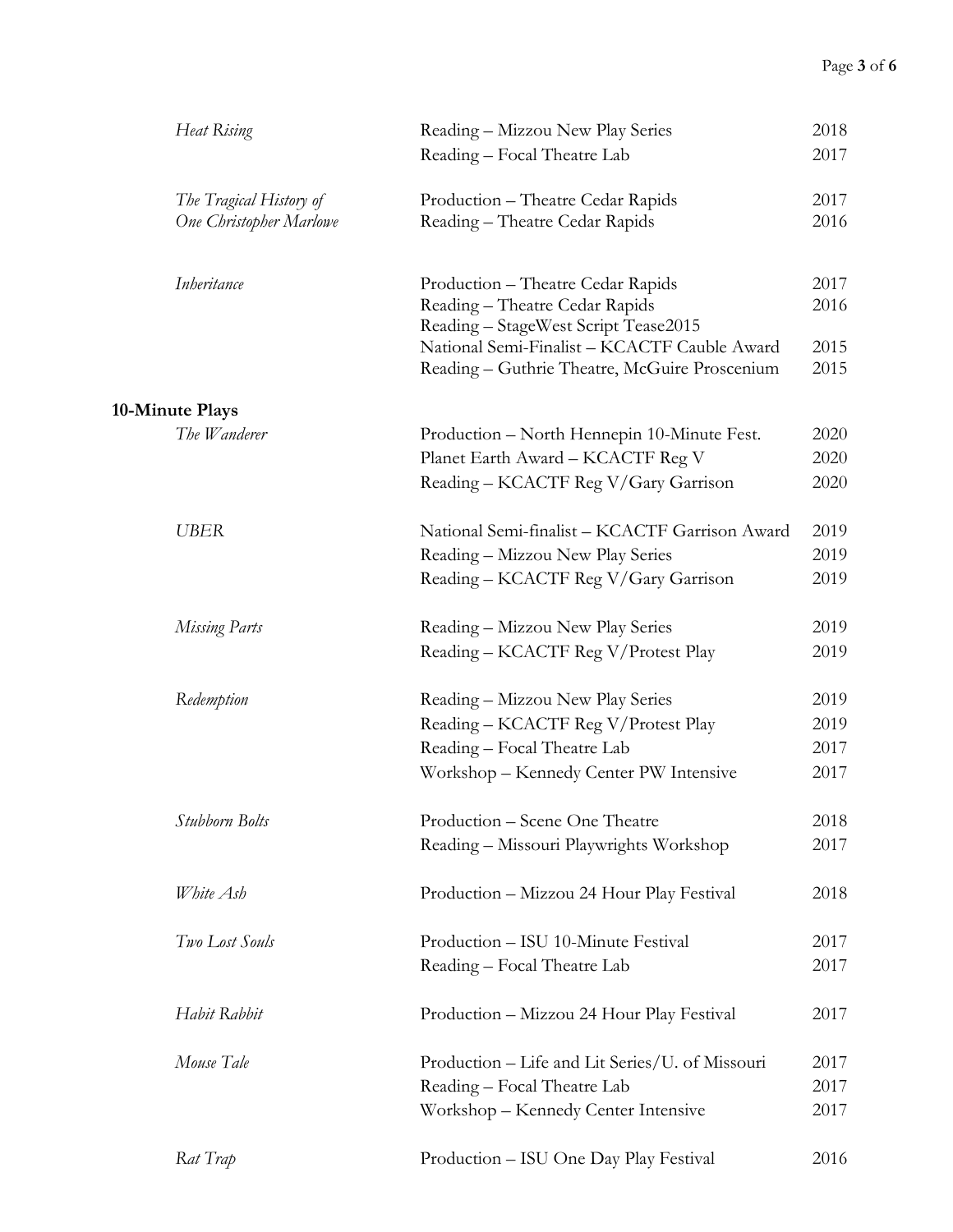#### **Short Screenplay**

| Proposal      | 48 Hour Film Project   | 2015 |
|---------------|------------------------|------|
| Closing Costs | 48 Hour Film Project   | 2014 |
| Shackled      | Independent Production | 2013 |

#### **Poetry**

| Drainage          | Iowa Telepoem Booth    | 2020 |
|-------------------|------------------------|------|
| Virtual Reality   | <b>SKETCH Magazine</b> | 2013 |
| Fission           | <b>SKETCH</b> Magazine | 2013 |
| Six Seeds         | SKETCH Magazine        | 2013 |
| How I got here    | <b>SKETCH</b> Magazine | 2013 |
| Alleyway Prayers  | <b>SKETCH</b> Magazine | 2013 |
| Looking at a Leaf | <b>SKETCH Magazine</b> | 2011 |
| Chapstick Breezes | <b>SKETCH</b> Magazine | 2011 |
|                   |                        |      |

#### DIRECTING

| Frankenstein                        | Greenhouse Theatre Immersive Project (Asst.)     | 2018 |
|-------------------------------------|--------------------------------------------------|------|
| <i>Chat Rats: Oronogo</i> (reading) | Lanford Wilson Conference/University of Missouri | 2018 |
| Smokefall (Act 2)                   | University of Missouri                           | 2018 |
| <i>Shiver and Shake</i> (reading)   | KCACTF/ U. of Missouri                           | 2018 |
| Climate Change Theatre Action       | University of Missouri                           | 2017 |
| Hir                                 | <b>StageWest Des Moines</b>                      | 2017 |
| Stay the Night                      | Focal Theatre Lab                                | 2016 |
| Mr.Burns, a post electric play      | ISU Theatre (Asst. Director)                     | 2016 |
| The Aliens                          | Focal Theatre Lab                                | 2016 |
| As You Like It                      | Searching For Shakespeare (Co-Director)          | 2016 |
| Three Days of Rain                  | <b>ISU Theatre Student Produced</b>              | 2016 |
| Orange Flower Water                 | Focal Theatre Lab                                | 2015 |
| Action                              | ISU One Act Festival                             | 2015 |
|                                     |                                                  |      |

## DRAMATURGY

| Climate Change Theatre Action                    | <b>Iowa State University</b><br>KCACTF Merit Award, Dramaturgy | 2019 |
|--------------------------------------------------|----------------------------------------------------------------|------|
| A Beautiful Death on $34^{th}$ $c^{th}$ $5^{th}$ | Mizzou New Play Series                                         | 2019 |
| by Kaylin Jones                                  |                                                                |      |
| Fever/Dream by Sheila Callaghan                  | University of Missouri                                         | 2018 |
|                                                  | KCACTF Merit Award, Dramaturgy                                 |      |
| The Green Duck Lounge                            | University of Missouri (Lobby Displayist)                      | 2018 |
| by Michelle Tyrene Johnson                       |                                                                |      |
| The Disappointments by Aaron Scully              | Mizzou New Play Series/University of Missouri                  | 2018 |
| The Undesirables by Hansol Jung                  | Kennedy Center MFA Playwrights Wkshop (Asst)                   | 2017 |
| Dramaturgy Intensive                             | Kennedy Center                                                 | 2017 |

#### PERFORMANCE **PERFORMANCE**

| <b>Brad</b>      | Submission            | Lynn Deboeck       | <b>MATC Play Lab</b>      |
|------------------|-----------------------|--------------------|---------------------------|
| Menelaus         | Helen, Excuse for War | Janeve West        | <b>MATC Play Lab</b>      |
| Jerry            | Zoo Story             | Ben Sulzberger     | ISU One Act Festival      |
| Adam             | As You Like It        | Kivan Kirk         | Searching for Shakespeare |
| Poet/Bird Chorus | The Birds             | A. Petefish-Schrag | ISU Theatre               |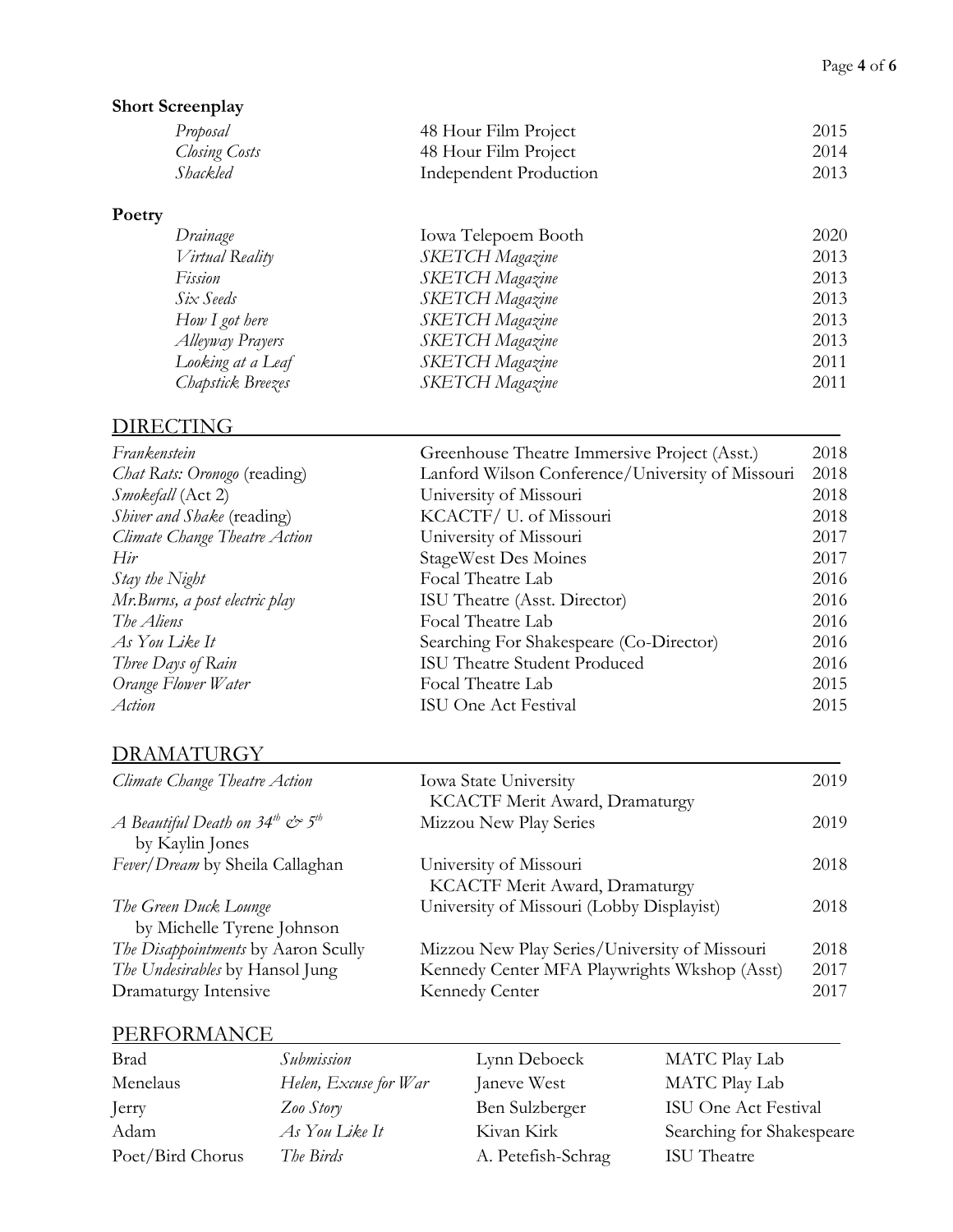### PERFORMANCE (Cont.)

| Ensemble          | Love and Information  | A. Petefish-Schrag | <b>ISU</b> Theatre          |
|-------------------|-----------------------|--------------------|-----------------------------|
| Borachio          | Much Ado              | <b>Brad Dell</b>   | Repertory Theater of Iowa   |
| Walker            | Two Rooms             | Kivan Kirk         | <b>ISU Student Produced</b> |
| Georg/Helmut      | Spring Awakening      | Stacy Hansen       | <b>ISU</b> Theatre          |
| Solanio           | Merchant of Venice    | Matt McIver        | Repertory Theater of Iowa   |
| Mr.Summers        | 'dentity Crisis       | Kivan Kirk         | ISU One Act Festival        |
| Ligniere/Capuchin | Cyrano deBergerac     | Bri Baltes         | <b>Hypothetical Players</b> |
| Trigorin          | Seagull               | Matt Foss          | ISU Theatre                 |
| Athos             | Three Musketeers      | Jane Cox           | <b>ISU</b> Theatre          |
| Fredric           | Noises Off!           | Jane Cox           | <b>ISU</b> Theatre          |
| Atticus Finch     | To Kill A Mockingbird | Jane Cox           | <b>ISU</b> Theatre          |

#### PEDAGOGY **Example 2008**

| Instructor         | Playwriting - Iowa State University               | 2020      |
|--------------------|---------------------------------------------------|-----------|
| Teaching Assistant | Screenwriting - University of Missouri            | 2018      |
| Instructor         | Playwriting Workshop - KCACTF Region V            | 2018-2019 |
| Teaching Assistant | Script Analysis- University of Missouri           | 2018      |
| Teaching Assistant | Theatre in Society- University of Missouri        | 2017      |
| Instructor         | Playwriting Workshop-Young Playwrights Initiative | 2017      |
| Instructor         | Playwriting Workshop - Story Theatre Company      | 2016      |
| Teaching Assistant | Acting II - Iowa State University                 | 2015      |
| Instructor         | Weekly Improvisation Workshop-Iowa State U.       | 2013-2017 |

## LEADERSHIP

| <b>Organizing Committee</b> | Mizzou 24 Hour Play Festival                            | 2018          |
|-----------------------------|---------------------------------------------------------|---------------|
| <b>Organizing Committee</b> | Missouri Self Taught: Lanford Wilson Theatre Conference | 2018          |
| House Manager               | Rhynsburger Theatre and Studio 4 Theatre                | 2017-2019     |
| Co-Managing Director        | Mizzou New Play Series                                  | 2017-2019     |
| Managing Director           | Missouri Playwrights Workshop                           | 2017-2019     |
| Resident Playwright         | 2140 Production                                         | 2017-pres.    |
| Organizer; Director         | Climate Change Theatre Action - Univ. of Missouri       | 2017          |
| Co-Founder; Producer        | Focal Theatre Lab                                       | $2015$ -pres. |
| Producer                    | One Day Plays - Iowa State University                   | 2015-2016     |

#### OTHER HONORS & AWARDS

| Pearl Hogrefe Fellowship in Creative Writing, ISU                  | $2019$ -pres |
|--------------------------------------------------------------------|--------------|
| ISU Graduate College Scholar Award                                 | $2019$ -pres |
| KCACTF Region V Outstanding Contribution in Playwriting            | 2019         |
| Resident playwright, 2140 Productions                              | $2017$ -pres |
| Deaton Scholar for Developmental Solutions, University of Missouri | 2017         |
| Mizzou Office of Graduate Studies Fellow                           | 2017-2019    |
| Cloris Award Nomination for Best Production, HIR                   | 2017         |
| Kennedy Center MFA Playwrights' Workshop, Asst. Dramaturg          | 2017         |